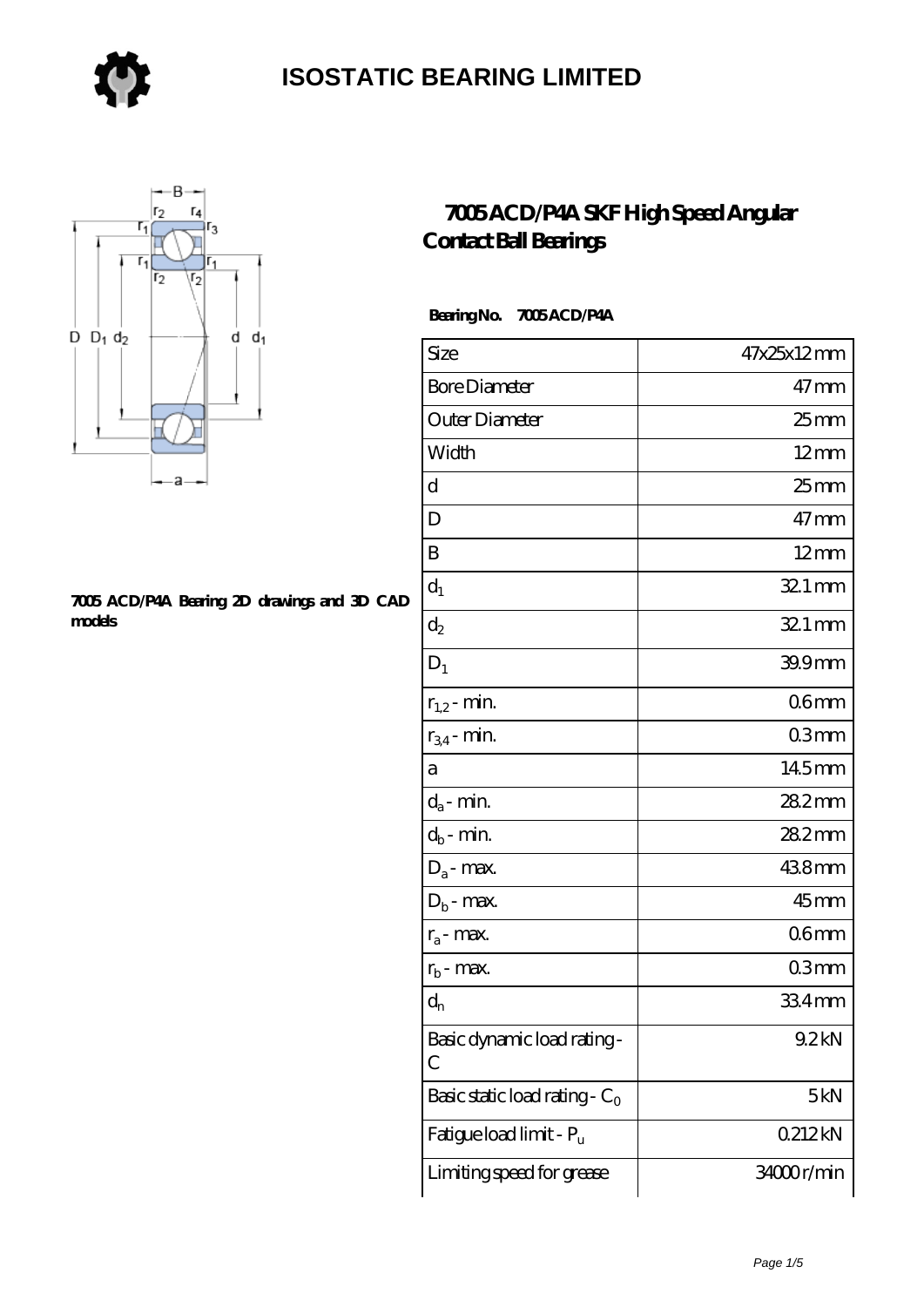

| lubrication                           |                     |
|---------------------------------------|---------------------|
| Limiting speed for oil<br>lubrication | 50000mm/min         |
| Ball - $D_w$                          | $635$ mm            |
| $Ball - z$                            | 14                  |
| $G_{\mathrm{ref}}$                    | $1.02 \text{ cm}$ 3 |
| Calculation factor - e                | 068                 |
| Calculation factor - $Y_2$            | 0.87                |
| Calculation factor - $Y_0$            | 038                 |
| Calculation factor - $X_2$            | 041                 |
| Calculation factor - $Y_1$            | 092                 |
| Calculation factor - $Y_2$            | 1.41                |
| Calculation factor - $Y_0$            | 0.76                |
| Calculation factor - $X_2$            | 067                 |
| Preload class $A - G_A$               | 60N                 |
| Preload class $B - G_B$               | 120N                |
| Preload class $C - G_C$               | 240N                |
| Preload class $D - G_D$               | 480N                |
| Calculation factor - f                | 1.05                |
| Calculation factor - $f_1$            | 0.99                |
| Calculation factor - f <sub>2A</sub>  | 1                   |
| Calculation factor - $f_{2B}$         | 1.02                |
| Calculation factor - $f_{\chi}$       | 1.05                |
| Calculation factor - $f_{2D}$         | 1.08                |
| Calculation factor - $f_{HC}$         | 1                   |
| Preload class A                       | 64N/micron          |
| Preload class B                       | 83N/micron          |
| Preload class C                       | 108N/micron         |
| Preload class D                       | 143N/micron         |
|                                       |                     |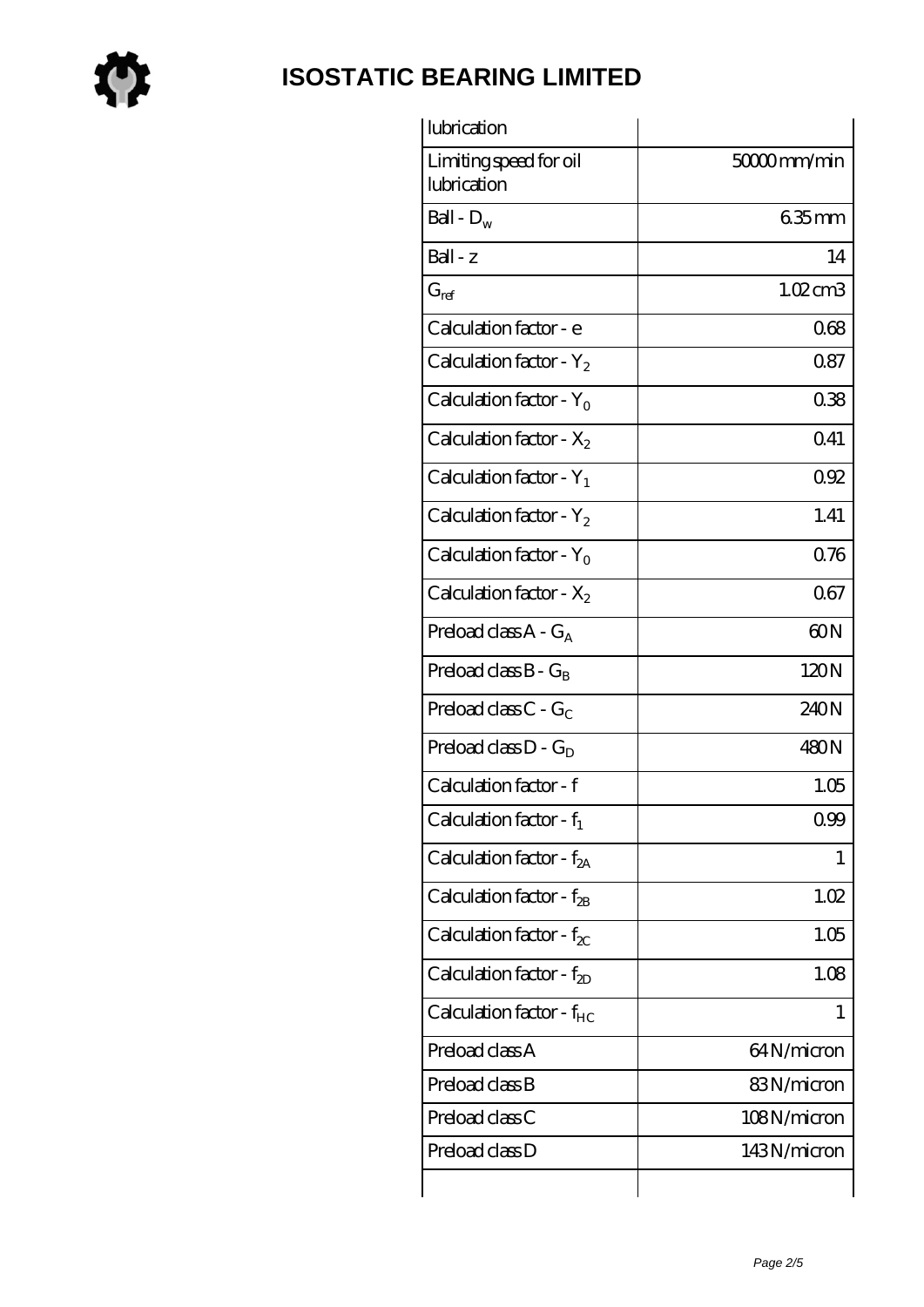

| Category               | Precision Ball Bearings                                                                                                                                                                                                                |
|------------------------|----------------------------------------------------------------------------------------------------------------------------------------------------------------------------------------------------------------------------------------|
| Inventory              | 00                                                                                                                                                                                                                                     |
| Manufacturer Name      | <b>SKF</b>                                                                                                                                                                                                                             |
| Minimum Buy Quantity   | N/A                                                                                                                                                                                                                                    |
| Weight / Kilogram      | 0078                                                                                                                                                                                                                                   |
| Product Group          | <b>BO4270</b>                                                                                                                                                                                                                          |
| Enclosure              | Open                                                                                                                                                                                                                                   |
| Precision Class        | ABEC 7   ISO P4                                                                                                                                                                                                                        |
| Material - Ball        | Steel                                                                                                                                                                                                                                  |
| Number of Bearings     | 1 (Single)                                                                                                                                                                                                                             |
| Contact Angle          | 25Degree                                                                                                                                                                                                                               |
| Preload                | None                                                                                                                                                                                                                                   |
| Raceway Style          | 1 Rib Outer Ring                                                                                                                                                                                                                       |
| Cage Material          | Phenolic                                                                                                                                                                                                                               |
| Rolling Element        | <b>Ball Bearing</b>                                                                                                                                                                                                                    |
| Flush Ground           | No                                                                                                                                                                                                                                     |
| Inch - Metric          | Metric                                                                                                                                                                                                                                 |
| <b>Other Features</b>  | Single Row   Angular<br>Contact   High Capacity<br>Basic Design                                                                                                                                                                        |
| Long Description       | 25MM Bore; 47MM<br>Outside Diameter; 12MM<br>Width; Open Enclosure;<br>ABEC 7   ISO P4 Precision;<br>Steel Ball Material; 1<br>(Single) Bearing 25 Degree<br>Contact Angle; Phenolic<br>Cage Material; 1 Rib Outer<br><b>Ring Race</b> |
| Category               | Precision Ball Bearings                                                                                                                                                                                                                |
| <b>UNSPSC</b>          | 31171531                                                                                                                                                                                                                               |
| Harmonized Tariff Code | 8482105028                                                                                                                                                                                                                             |
| Noun                   | Bearing                                                                                                                                                                                                                                |
| Keyword String         | <b>Ball Angular Contact</b>                                                                                                                                                                                                            |
| Manufacturer URL       | http://www.skf.com                                                                                                                                                                                                                     |
|                        |                                                                                                                                                                                                                                        |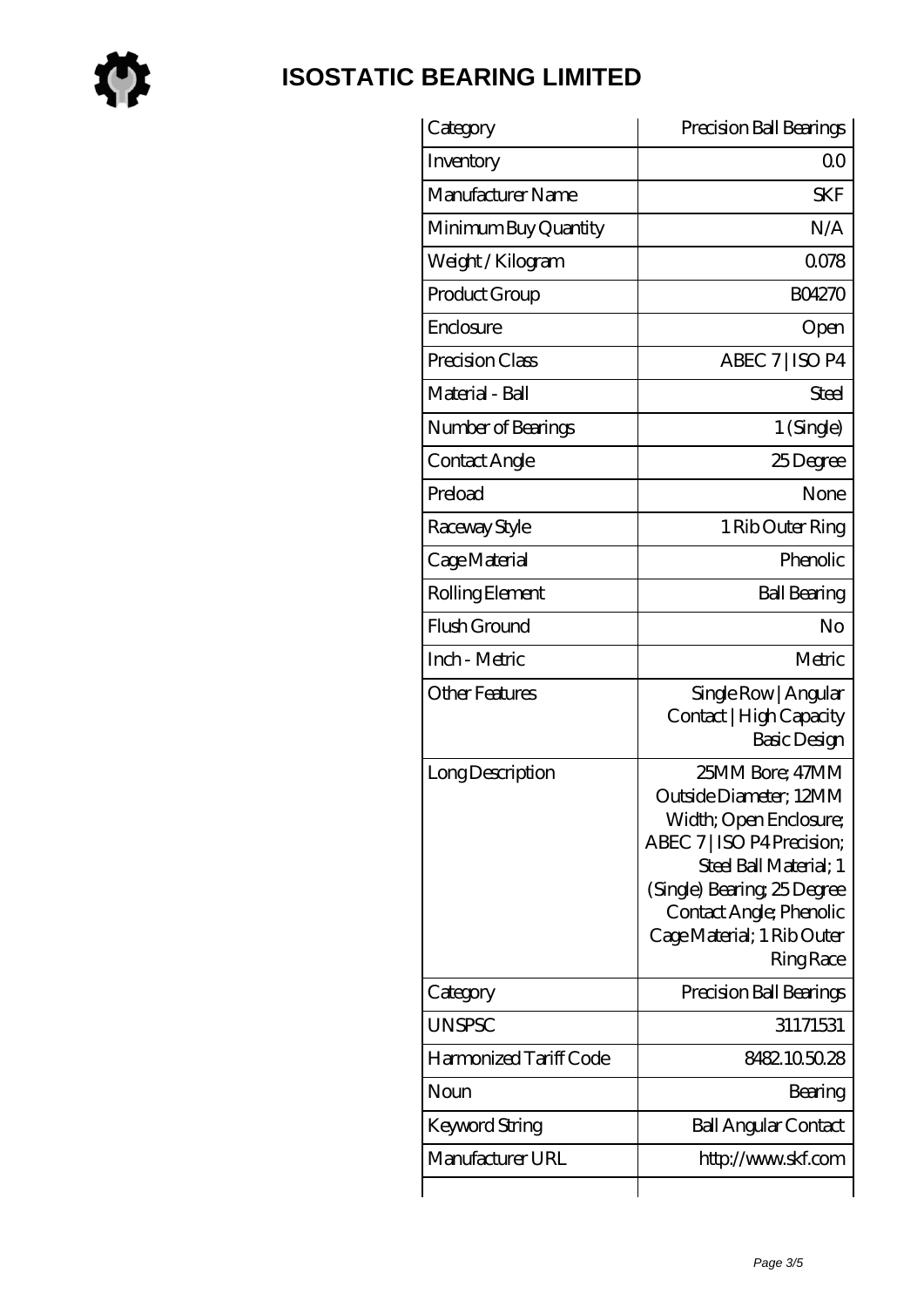

| Width                                       | 0472Inch   12Millimeter    |
|---------------------------------------------|----------------------------|
| Outside Diameter                            | 1.85 Inch   47 Millimeter  |
| Bore                                        | 0.984 Inch   25 Millimeter |
| $d_1$                                       | $321 \,\mathrm{mm}$        |
| $d_2$                                       | $321$ mm                   |
| $D_1$                                       | 39.9mm                     |
| $r_{1,2}$ min.                              | 06 <sub>mm</sub>           |
| $r_{34}$ min.                               | 03 <sub>mm</sub>           |
| $d_a$ min.                                  | $282$ mm                   |
| $d_b$ min.                                  | 282mm                      |
| $D_a$ max.                                  | 438mm                      |
| $D_{b}$ max.                                | $45$ mm                    |
| $r_a$ max.                                  | 06 <sub>mm</sub>           |
| $rb$ max.                                   | 03mm                       |
| $d_{n}$                                     | 334mm                      |
| Basic dynamic load rating C                 | 9.23kN                     |
| Basic static load rating $C_0$              | 5kN                        |
| Fatigue load limit $P_u$                    | 0212kN                     |
| Attainable speed for grease<br>lubrication  | 34000r/min                 |
| Attainable speed for oil-air<br>lubrication | 50000r/min                 |
| Ball diameter $D_w$                         | 635mm                      |
| Number of balls z                           | 14                         |
| Reference grease quantity<br>$G_{ref}$      | $1.02 \text{ cm}^3$        |
| Preload class $AG_A$                        | 60N                        |
| Static axial stiffness, preload<br>classA   | $64N/\mu$ m                |
| Preload class $BG_B$                        | 120N                       |
| Static axial stiffness, preload<br>classB   | 83N/µ m                    |
| Preload class C $G_C$                       | 240N                       |
| Static axial stiffness, preload             | $108N/\mu$ m               |